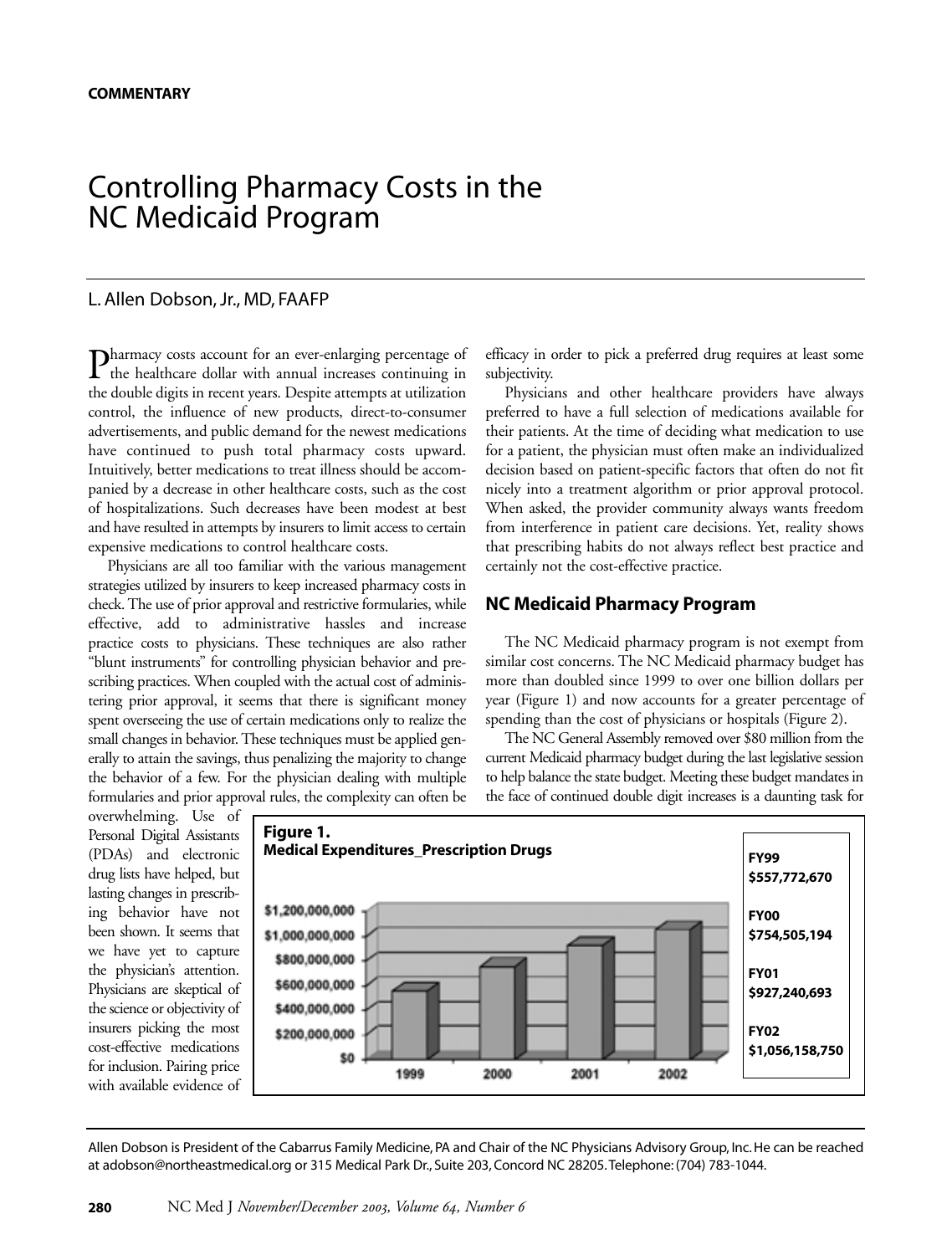#### **Figure 2. PAL Classes Top 16 classes account for 60% of NC Medicaid costs**

- PPIs
- H2blockers
- Cholesterol lowering
- Non-sedating antihistamines
- Cox2
- NSAID
- Calcium channel blockers
- ACE inhibitors
- Beta inhalers
- Steroid inhalers
- Stimulants
- Sedative hypnotics
- Antipsychotics
- Anticonvulsants
- SSRIs
- Narcotics

state officials. Other states facing similar budget restrictions have turned to large-scale prior approval, restrictive formularies and seeking supplemental rebates from the pharmaceutical industry resulting in lawsuits and continued bitter debate on how to best control escalating drug costs. NC has also introduced a prior approval program to help with rising drug costs. Unlike other states, NC Medicaid asked for the help of the NC Physicians

Advisory Group. Through a volunteer pharmacy committee of the NC Physicians Advisory Group, a prior approval process was introduced. The committee established very selective criteria for placing medications on prior approval based on data. The minimum criteria are:

- The medication is being used as first line therapy where there are similarly efficacious, effective, and safe drugs available at substantially lower costs.
- The drug is subject to abuse or fraudulent use.
- The medication is so costly that advance assurance of indication for use is desirable rather than retrospective analysis.
- The increase in usage of the drug is far greater than would be expected based on clinical evidence of efficacy.
- Guidelines for appropriate use are complex and/or require yearly or seasonal adjustment.
- There is evidence that the medication is being used inappropriately.

The committee also established a method to remove medications from prior approval based on outcomes data. Drugs are removed from prior approval if:

- After six months of the prior approval process, there is no change in utilization and <3% denial rate. This would indicate that the use of the drug met criteria prior to PA.
- After the initial desired impact of the prior approval process, there are six continuous months of minimal change in utilization. This would indicate maximum effect and provider prescribing change achieved. If the drug is removed, utilization should be monitored for one year to assure the change is maintained.
- There are unintended negative health outcomes or negative effects on one patient group or eligibility group.
- The cost of the prior approval is greater than the cost savings or improvement in quality realized by its use.

The number of drugs that have been placed on prior approval is low and already several have been recommended for removal. The net savings to NC Medicaid using this limited approach still exceeded \$12 million last year. It is clear, however, that the prior approval process alone is inadequate to control pharmacy costs.

*The PAL list—*NC Physician Advisory Group (PAG) and the leadership of the Community Care Program (Access II/III) have partnered with NC Medicaid to further evaluate the pharmacy program and recommend strategies to control costs while maintaining our focus on quality care for our state's poorest citizens. When taking an objective look at pharmacy expenditures, several facts stand out: (1) the top 15-16 classes of medications by costs account for almost 60% of the total pharmacy cost, (2) the issues around medication use are complex since many of these medications are used for chronic disease and among our sickest patients, (3) there are opportunities for savings involving poly-pharmacy, evaluating off-label usage, disease management programs, and focused initiatives based on data (none of which lend themselves to typical pharmacy management strategies). The single biggest impact on costs may be in educating physicians on the actual cost to Medicaid of the most expensive classes of medications and asking for voluntary help from physicians by prescribing less expensive medication when appropriate.

This approach was tested in our Access II/III networks. The Prescription Advantage List (PAL) project headed by Dr. Steve Wegner showed a 22% savings and good physician acceptance of such a volunteer approach. Feedback indicated that physicians wanted concise information about costs, a minimum number of drug classes to keep up with, and more evidencedbased information on efficacy.

*Defining relative costs—*Determining the actual cost of medications to Medicaid however is a complex problem. Medicaid pays pharmacists average wholesale prices (AWP) minus 10% for medications and a professional fee of \$5.60 for generics and \$4.00 for brand medications. The patient is asked to pay \$1.00 for generic and \$3.00 for brand name medications. In addition, NC participates in the federal drug rebate program in which pharmaceutical companies agree to provide a formulabased rebate on the medications purchased by the state. These rebates vary by company and greatly affect the net cost of medications to the state. In effect, the state pays the absolute lowest price available, even for brand name medications. The information, however, is protected from public disclosure.

To provide accurate information to providers, a method to show the relative cost of medications within classes including all costs and rebates was needed. The Physician Advisory Group leadership met with pharmaceutical industry representatives and state officials to develop a methodology to evaluate net cost of medications and provide physicians with accurate relative cost ranking without breaching rebate confidentiality. This information, which is reflected in the current state PAL, allows the ranking of drugs within a class from least to most expensive based on the net price to Medicaid. The list will be updated quarterly to maintain accuracy.

In developing the initial statewide list, the Physician